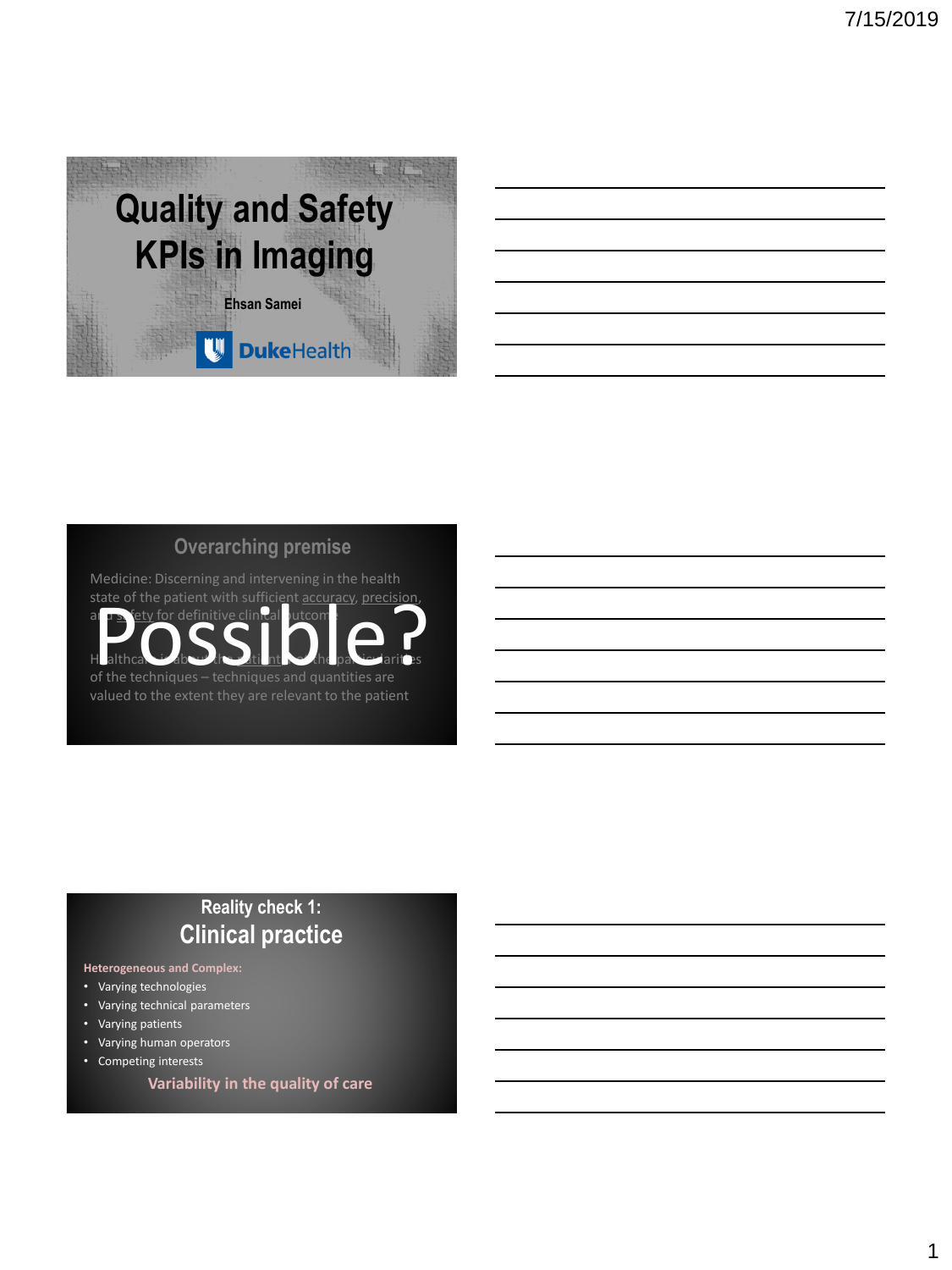### **Reality check 2: Expectations of modern healthcare**

**Evidence-based practice**

Practice informed by science **Precision practice**

Personalization of care in quantification terms

**Comparative effectiveness - meaningful use practice**

Enhanced focus on actual utility **Value-based practice**

Scrutiny on safety, performance, consistency, stewardship, efficiency, ethics

### **Reality check 3: There is a cost!**

• **Most people will experience at least one diagnostic error in their lifetime**

- 10% of patient deaths
- 6-17% hospital adverse events
- Leading type of paid medical malpractice
- Claims twice as likely to result in death
- Highest proportion of total payments

*Improving Diagnosis in Healthcare, NAM 2015*

**Drive towards high-quality, consistent, patientcentric, evidential, precise, safe healthcare**

### **Why KPIs?**

**Measures of safety and quality to foster improvement and consistency in drive towards precision medicine**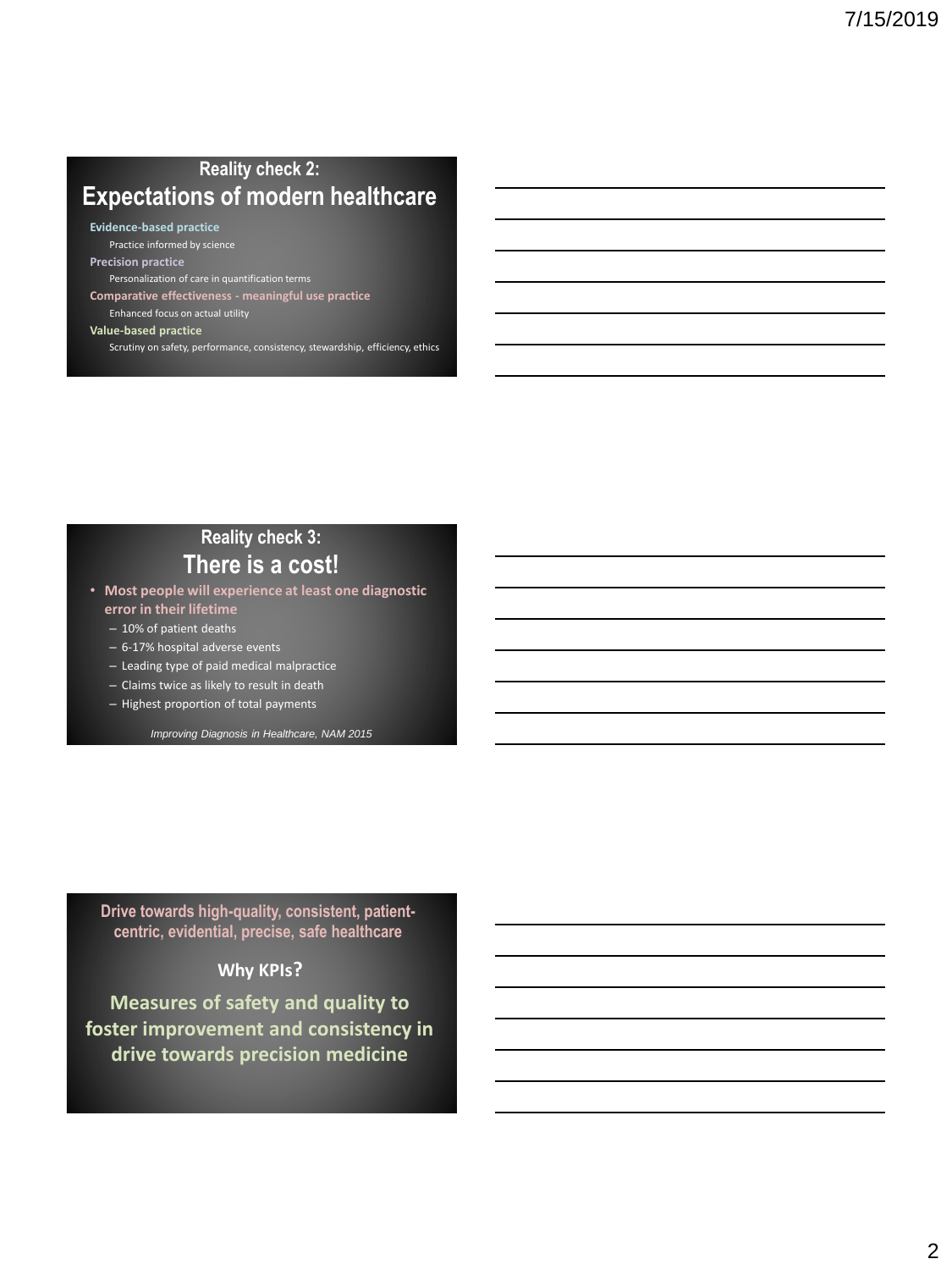# **Key Performance Indicators (KPIs)**

|                                                                                                                                                                                                                             | <b>Quality Initiatives</b>                                                                                                                                                                                                                                                                                                                                                                                                                                                                                                                                                                                                                                                                                                                                                                                                                                                              |
|-----------------------------------------------------------------------------------------------------------------------------------------------------------------------------------------------------------------------------|-----------------------------------------------------------------------------------------------------------------------------------------------------------------------------------------------------------------------------------------------------------------------------------------------------------------------------------------------------------------------------------------------------------------------------------------------------------------------------------------------------------------------------------------------------------------------------------------------------------------------------------------------------------------------------------------------------------------------------------------------------------------------------------------------------------------------------------------------------------------------------------------|
|                                                                                                                                                                                                                             | Key Performance Indicators for<br>Measuring and Improving Radiology<br><b>Department Performance</b> <sup>*</sup>                                                                                                                                                                                                                                                                                                                                                                                                                                                                                                                                                                                                                                                                                                                                                                       |
| <b>GARAGEMENT</b><br>$-$<br><b>Contractor</b><br><b>Address</b><br><b>GALLANT</b><br>$-100$<br><b>COLORADO</b><br><b>ALL ALLINE</b><br>---<br>Controller on<br><b>CAR AT SAULT-AN</b><br>to be done for<br>and the form and | Hen H. Abandel, HD . Pathama Kareka, HD . Benjama & Atlas,<br>MAPLE + Rancy IV Thurs, ALD<br>Let net report industry (QTs) are leased out conformed.<br>neways that are used to define and evaluate the section of an ergo-<br>marion. KPIs differ. detecting on the catary of the reporterminated<br>by explainted ensure they as detailed to hair electronic man-<br>any of an oppositely to pract schemes in theorems with and hidde-<br>ing its vision. In healthcare regardentiers, performance assessment is<br>result in critical for the development of best precisions that can load to<br>merced returns in nature can, and EPS have been incommend-<br>any more boddicate management respects, far the future, radiology-<br>greatin KFIs work as these in not ot the notices' transition must belo-<br>persons a framework for incomplex performance in radiology practice. |

Measures that may be used to assess the health of an organization and define and quantitatively measure progress toward organizational goals. *Abujudeh et al, Radiographics 2010*



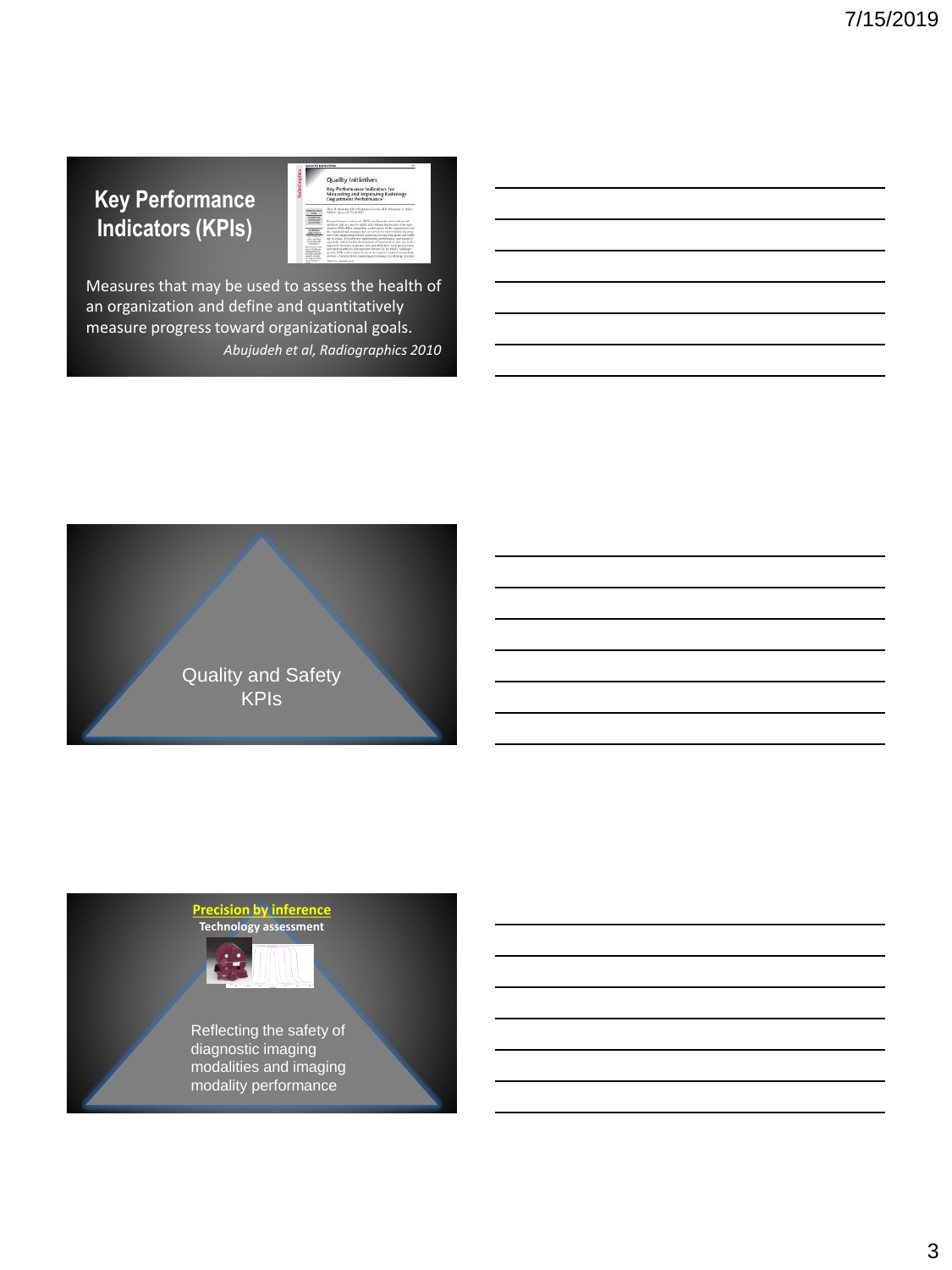**Precision by prescription Prospective use definition**



Reflecting the quality of care and optimal performance of each image taken





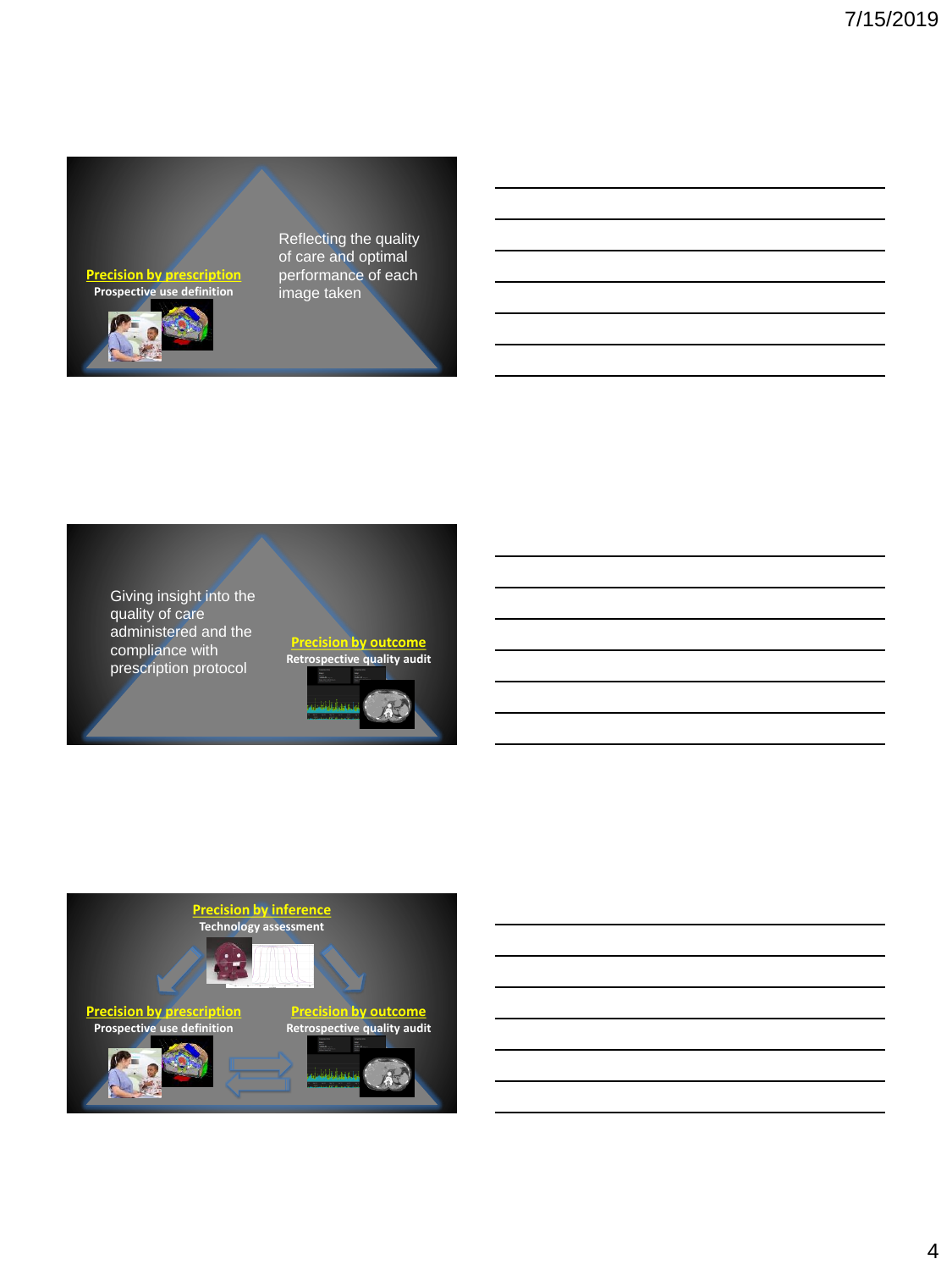### **Key Performance Indicators for**

1. Quality by Inference (Equipment Quality) – Reflecting the safety of diagnostic imaging modalities and imaging modality performance

### 2. Quality by Pr

– Reflecting the quality of care and optimal performance of each image taken

3. Quality by Outcome (Actual Performance) – Giving insight into the quality of care administered and the compliance with prescription protocol

#### 4. Best Practices

– Reflecting the flow of knowledge and quantity of work being done in a patient-centered imaging environment

#### **KPIs pertaining equipment quality**

- 1. The percentage of imaging equipment that underwent an **annual Q and S evaluation** within the last 14 months
- 2. Quantitative status of equipment in **meeting criteria for baseline performance** at annual inspection
- 3. Quantitative status of equipment in **meeting criteria for QC performance over time**
- 4. Number of times equipment is reported for a **repair**
- 5. Number of hours equipment is **out of clinical use** due to repair
- 6. The number of devices (or cases) that are connected (**tracked**) in the QS server/database
- 7. The **Percent deviation of inconsistency** of expected quality and safety amongst devices (eg, detectability)



#### **Consistency in Detectability Indices Across Systems**

**Intra-system variability: 1-4% Inter-system variability: 8%**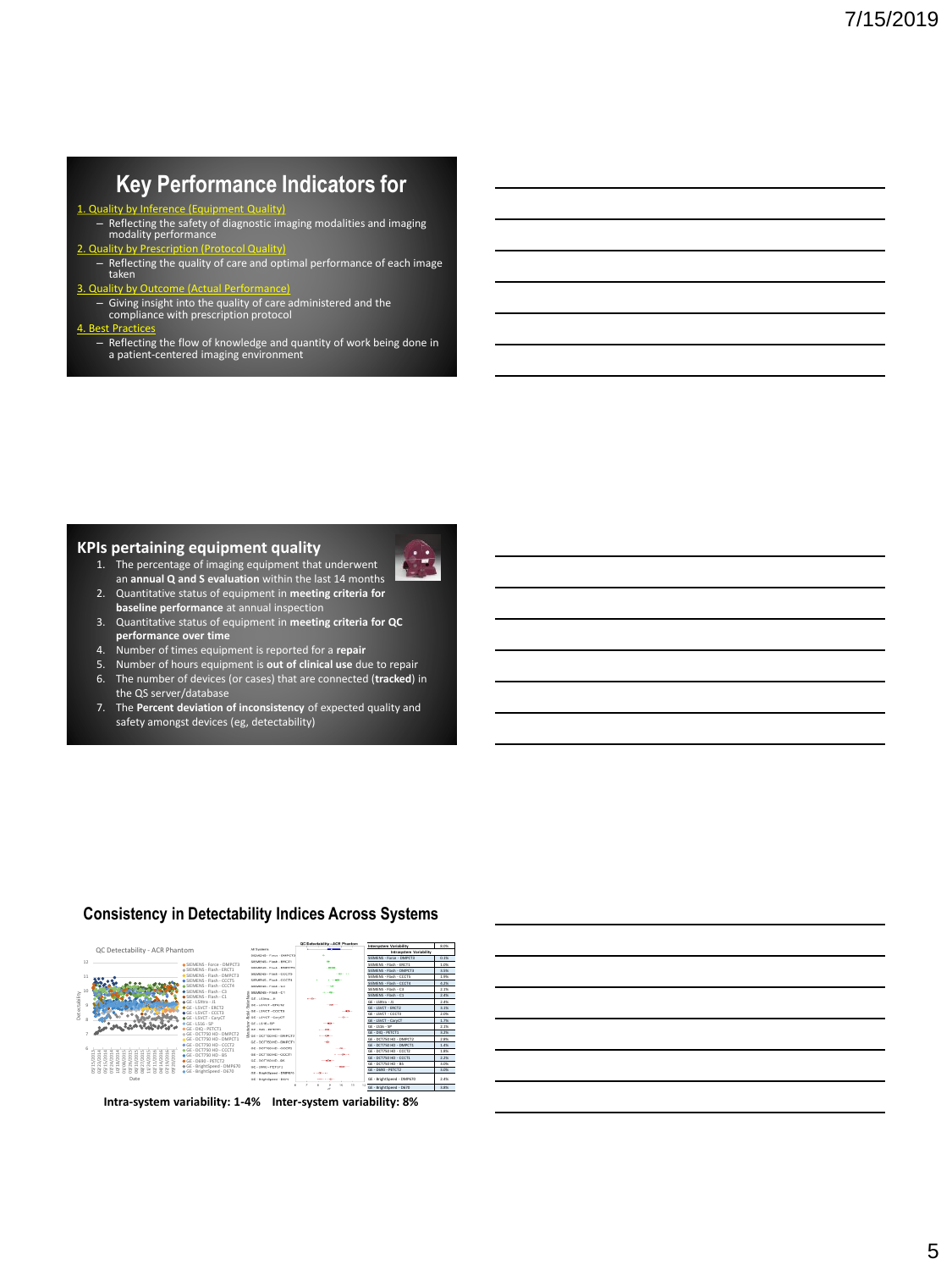

#### **2. KPIs pertaining protocols**

1. Percent adherence to ACR appropriateness criteria in **exam prescription**



- 2. Percentage of protocols that has completed the definition or audit for optimality and consistency
- 3. Percentage of protocols undergone annual review with documented reasons/explanations for changes
- 4. The percentage of high dose cases for which staff follow the dose management procedure

### **Consistency in Protocols Across the US ACR-RSNA-Duke Collaborative project**

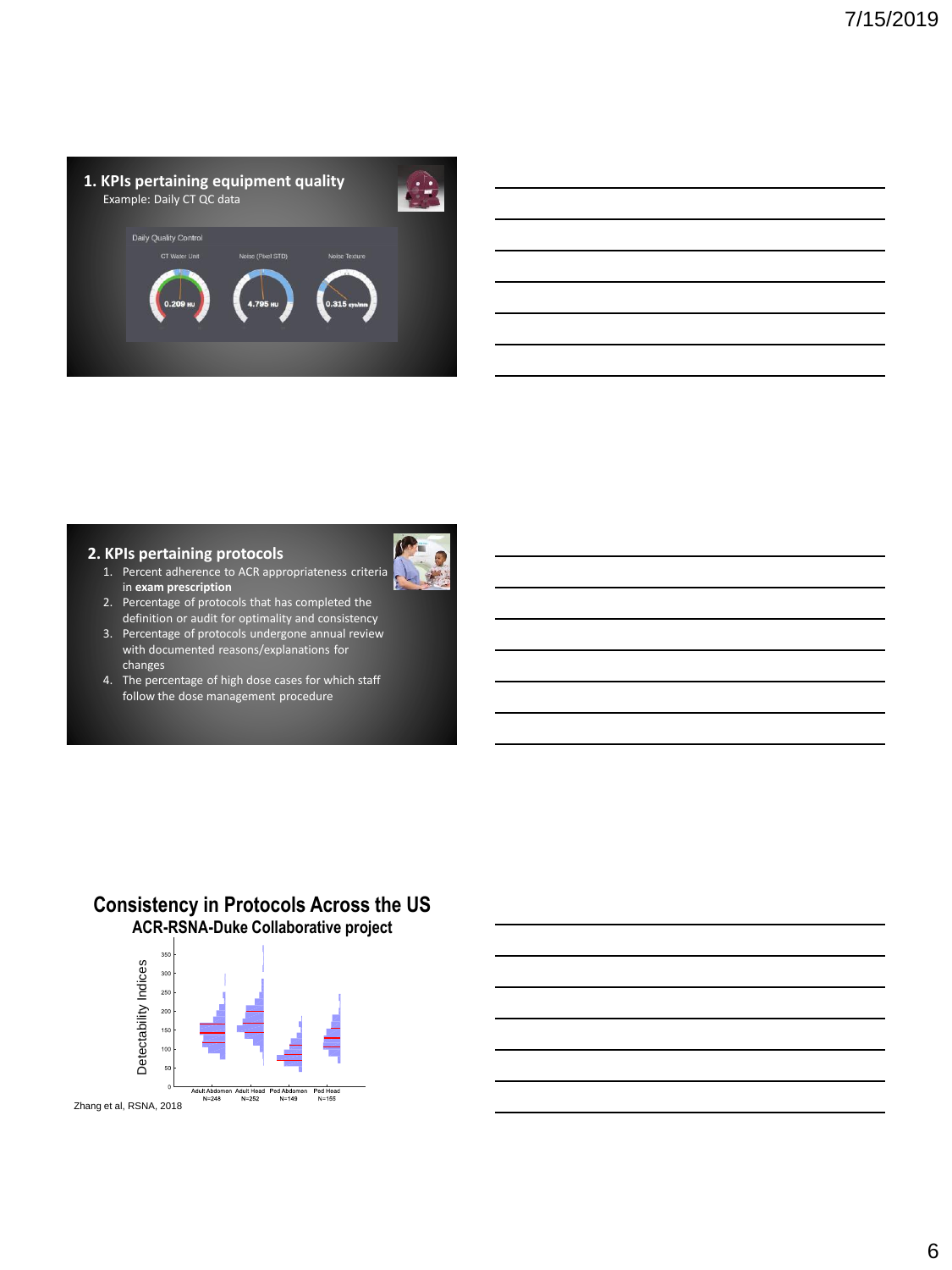#### **3. KPIs pertaining actual performance**

- 1. The percent of reported **cases that were resolvable**
- 2. The percentage of QC images registered for automated performance analysis
- 3. Percent consistency between prescribed and applied protocol
- 4. Number of examinations that fell within the **acceptable dose and quality ranges**



### **Multi-dimensional Precision**

Indication-specific safety & quality constraints







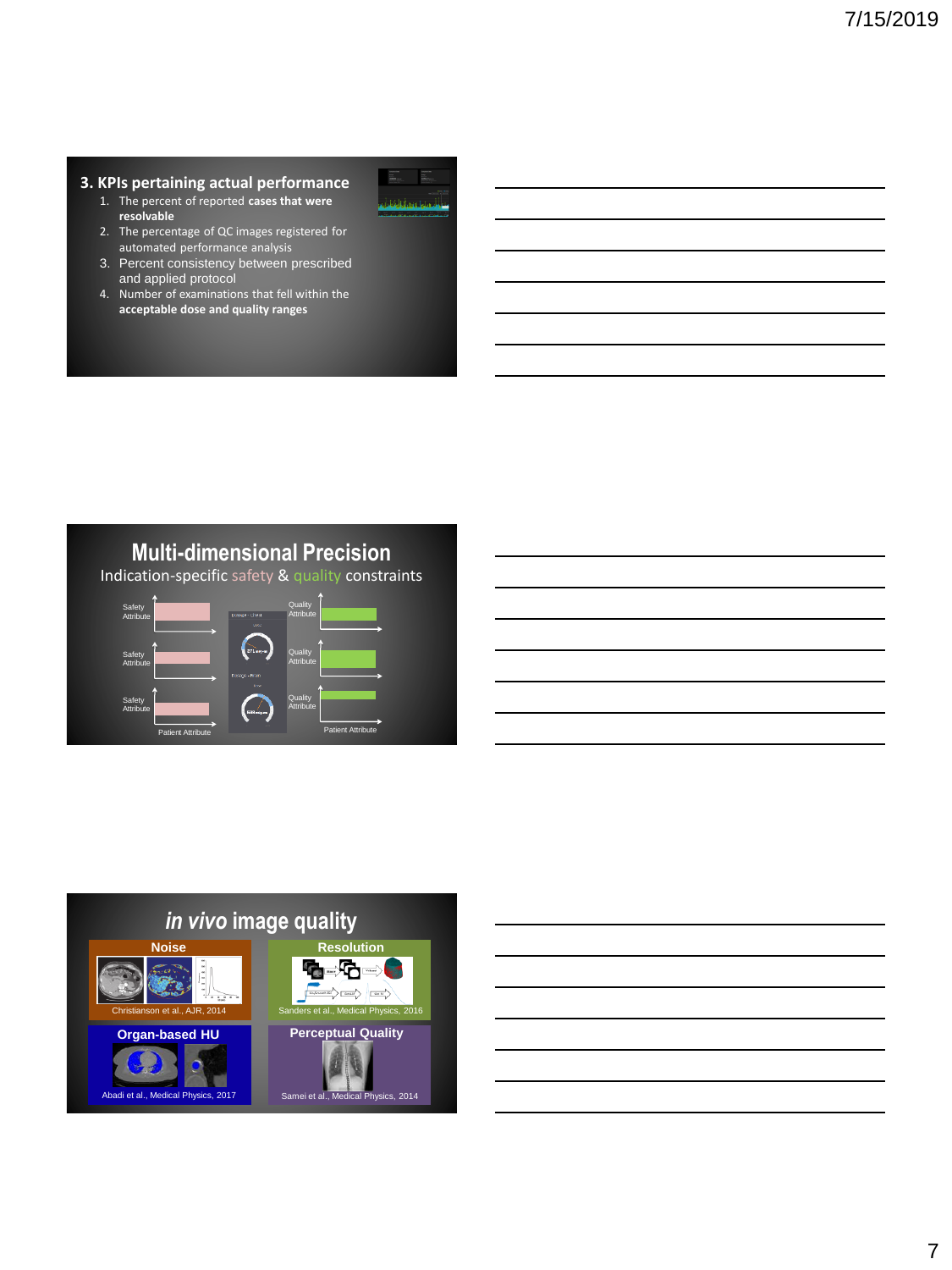

| <u> 1989 - Johann Stoff, amerikansk politiker (d. 1989)</u> |                                                                                                                       |  |
|-------------------------------------------------------------|-----------------------------------------------------------------------------------------------------------------------|--|
|                                                             |                                                                                                                       |  |
|                                                             |                                                                                                                       |  |
|                                                             |                                                                                                                       |  |
|                                                             |                                                                                                                       |  |
|                                                             |                                                                                                                       |  |
|                                                             |                                                                                                                       |  |
|                                                             |                                                                                                                       |  |
|                                                             |                                                                                                                       |  |
|                                                             |                                                                                                                       |  |
|                                                             |                                                                                                                       |  |
|                                                             | <u> 1989 - Johann Stoff, deutscher Stoff, der Stoff, der Stoff, der Stoff, der Stoff, der Stoff, der Stoff, der S</u> |  |
|                                                             |                                                                                                                       |  |
|                                                             |                                                                                                                       |  |
|                                                             |                                                                                                                       |  |
|                                                             |                                                                                                                       |  |
|                                                             |                                                                                                                       |  |
|                                                             |                                                                                                                       |  |
|                                                             |                                                                                                                       |  |
|                                                             |                                                                                                                       |  |
|                                                             |                                                                                                                       |  |
|                                                             |                                                                                                                       |  |
|                                                             |                                                                                                                       |  |
|                                                             |                                                                                                                       |  |
|                                                             |                                                                                                                       |  |
|                                                             |                                                                                                                       |  |
|                                                             |                                                                                                                       |  |
|                                                             |                                                                                                                       |  |
|                                                             |                                                                                                                       |  |
|                                                             |                                                                                                                       |  |
|                                                             |                                                                                                                       |  |
|                                                             |                                                                                                                       |  |
|                                                             |                                                                                                                       |  |
|                                                             |                                                                                                                       |  |

# **Example: Duke-Imalogix Trial**

- Noise, resolution, dose across
- 103,547 total scans
- 95 facilities – 3 manufacturers
- 30 models
- 
- The largest study of its kind in breadth and depth

*Smith et al, RSNA 2018*



# **4. KPIs pertaining optimality of practice:**

**adherence to expected practices**

#### Physicists:

- 1. Months between annual exams
- 2. Percentages of equipment testing practices with defined SOPs
- 3. # of provided QS in-service for imaging technologists
- 4. # of provided QS in-service for physicians
- 5. # of completed QS CME
- 6. # of days critical repairs awaits physics endorsement



**Precision by inference**

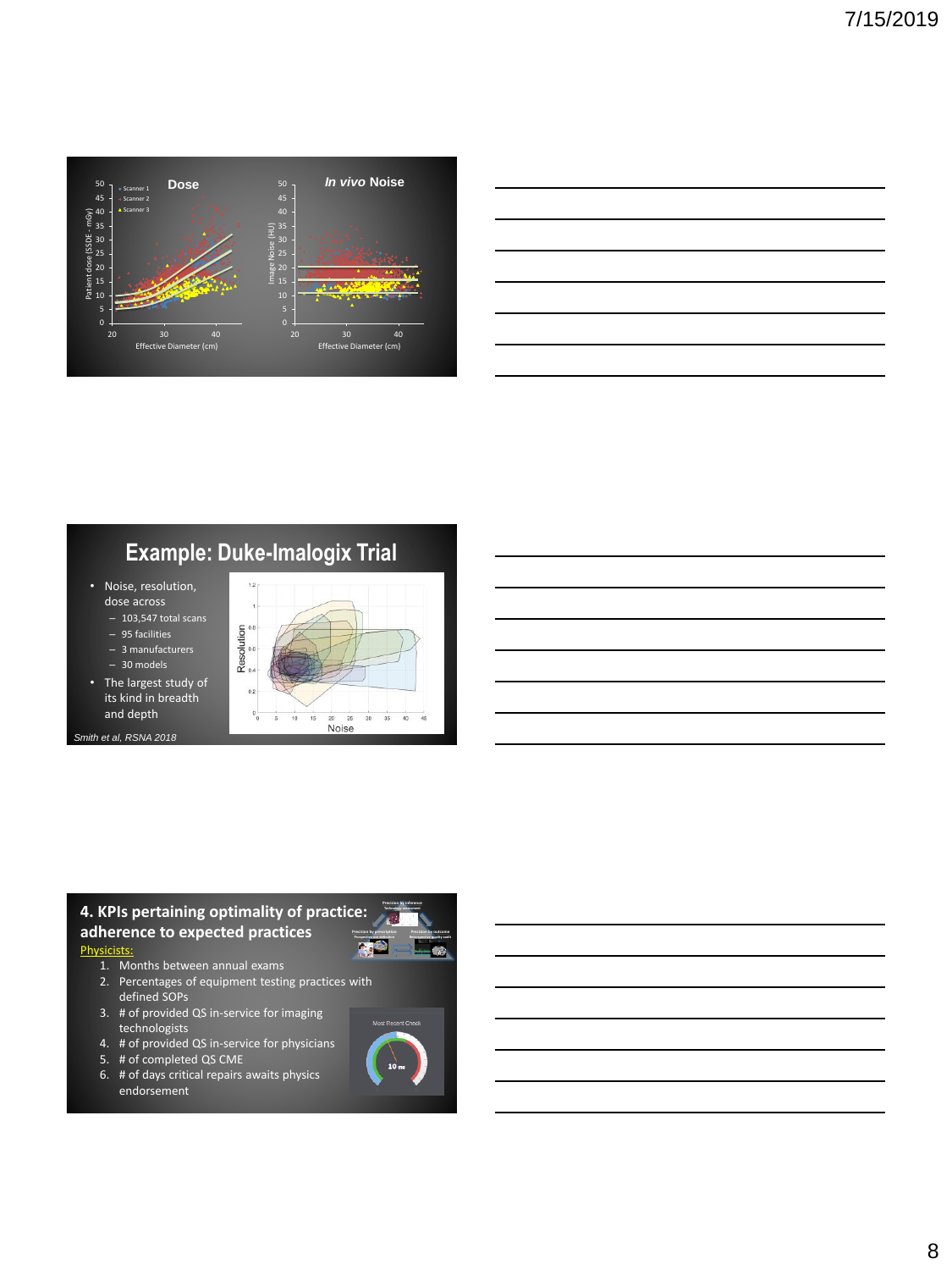#### **4. KPIs pertaining optimality of practice: adherence to expected practices**



**Precision by inference Technology assessment Precision by prescription Prospective use definition Precision by outcome Retrospective quality audit**

**Cal** 

Physics integration:

- 1. # of clinical meetings physicist participated in 2. # of major clinical/facility decision informed by physicist
- 3. # of near misses caught
- 4. # of safety related issues addressed (program, patient)
- 5. # of variability reduction actions (eg, Protocol inconsistency)
- 6. # of changes in clinical activities based on physics input –things would have not been done if a physicist wasn't there
- 7. # of patient contacts
- 8. The contacts with physician contacts in clinical setting
- 9. # of image quality issues physicist was asked to address

### **4. KPIs pertaining optimality of practice:**

#### **adherence to expected practices**

#### **Technologists**

- 1. Percentage of exams that follow the prescribed protocol
- 2. The number of repeats
- 3. The turnaround time for resolving reported issues
- 4. The number of completed QS CME

#### Physicians:

1. The number of completed QS CME

### **4. KPIs pertaining optimality of practice:**

**adherence to expected practices**

#### Policies and ad

- 1. Number and percentage of routinely reviewed/enforced QC policies
- 2. Number of incidence reports

#### Patient perception:

1. Average score of QS indicator from patient surveys



**Precision by inference**